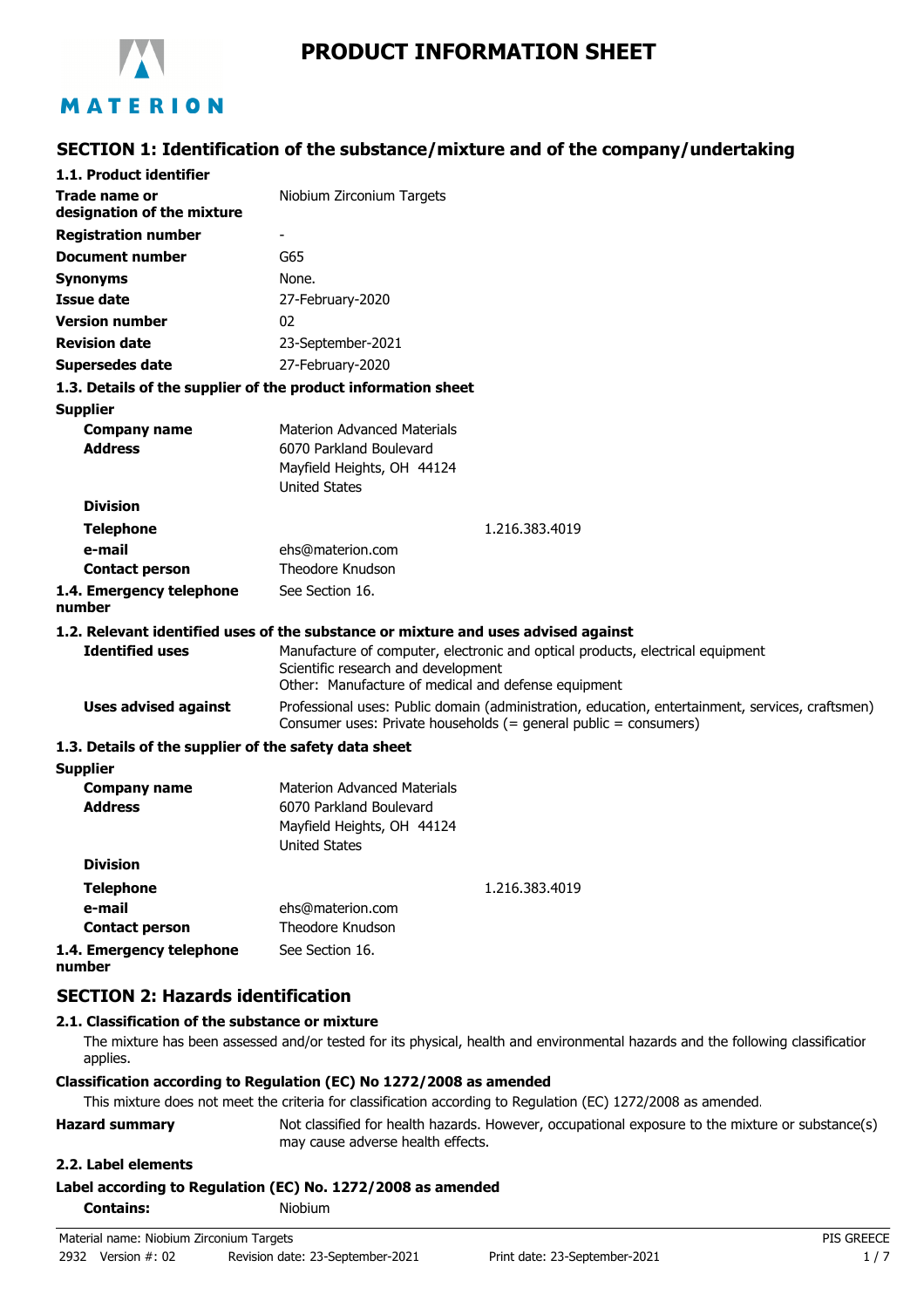| <b>Hazard pictograms</b>          | None.                                                                                                                                                                                                                                                                 |
|-----------------------------------|-----------------------------------------------------------------------------------------------------------------------------------------------------------------------------------------------------------------------------------------------------------------------|
| Signal word                       | None.                                                                                                                                                                                                                                                                 |
| <b>Hazard statements</b>          | The material as sold in solid form is generally not considered hazardous. However, if the process<br>involves grinding, melting, cutting or any other process that causes a release of dust or fumes,<br>hazardous levels of airborne particulate could be generated. |
| <b>Precautionary statements</b>   |                                                                                                                                                                                                                                                                       |
| <b>Prevention</b>                 | Observe good industrial hygiene practices.                                                                                                                                                                                                                            |
| <b>Response</b>                   | Wash hands after handling.                                                                                                                                                                                                                                            |
| <b>Storage</b>                    | Store away from incompatible materials.                                                                                                                                                                                                                               |
| <b>Disposal</b>                   | Dispose of waste and residues in accordance with local authority requirements.                                                                                                                                                                                        |
| Supplemental label<br>information | For further information, please contact the Product Stewardship Department at $+1.216.383.4019$ .                                                                                                                                                                     |
| 2.3. Other hazards                | Not a PBT or vPvB substance or mixture.                                                                                                                                                                                                                               |

# **SECTION 3: Composition/information on ingredients**

## **3.2. Mixtures**

### **General information**

| <b>Chemical name</b>              |                          | %         | No.                    | CAS-No. / EC REACH Registration No. Index No. |                          | <b>Notes</b> |
|-----------------------------------|--------------------------|-----------|------------------------|-----------------------------------------------|--------------------------|--------------|
| <b>Niobium</b>                    |                          | $45 - 55$ | 7440-03-1<br>231-113-5 | -                                             | $\overline{\phantom{a}}$ |              |
|                                   | <b>Classification: -</b> |           |                        |                                               |                          |              |
| Other components below reportable |                          | 45 - 55   |                        |                                               |                          |              |

Other components below reportable levels

## **SECTION 4: First aid measures**

| <b>General information</b>                                                                 | Ensure that medical personnel are aware of the material(s) involved, and take precautions to<br>protect themselves.                                         |  |  |
|--------------------------------------------------------------------------------------------|-------------------------------------------------------------------------------------------------------------------------------------------------------------|--|--|
| 4.1. Description of first aid measures                                                     |                                                                                                                                                             |  |  |
| <b>Inhalation</b>                                                                          | Move to fresh air. Call a physician if symptoms develop or persist.                                                                                         |  |  |
| <b>Skin contact</b>                                                                        | Wash off with soap and water. Get medical attention if irritation develops and persists.                                                                    |  |  |
| Eye contact                                                                                | Rinse with water. Get medical attention if irritation develops and persists.                                                                                |  |  |
| <b>Ingestion</b>                                                                           | Rinse mouth. Get medical attention if symptoms occur.                                                                                                       |  |  |
| 4.2. Most important<br>symptoms and effects, both<br>acute and delayed                     | Exposure may cause temporary irritation, redness, or discomfort.                                                                                            |  |  |
| 4.3. Indication of any<br>immediate medical attention<br>and special treatment<br>needed   | Treat symptomatically.                                                                                                                                      |  |  |
| <b>SECTION 5: Firefighting measures</b>                                                    |                                                                                                                                                             |  |  |
| <b>General fire hazards</b>                                                                | No unusual fire or explosion hazards noted.                                                                                                                 |  |  |
| 5.1. Extinguishing media<br><b>Suitable extinguishing</b><br>media                         | Dry powder. Dry sand.                                                                                                                                       |  |  |
| <b>Unsuitable extinguishing</b><br>media                                                   | Water.                                                                                                                                                      |  |  |
| 5.2. Special hazards arising<br>from the substance or<br>mixture                           | This product is not flammable.                                                                                                                              |  |  |
| 5.3. Advice for firefighters<br><b>Special protective</b><br>equipment for<br>firefighters | Wear suitable protective equipment.                                                                                                                         |  |  |
| <b>Special firefighting</b><br>procedures                                                  | Use standard firefighting procedures and consider the hazards of other involved materials.                                                                  |  |  |
| <b>Specific methods</b>                                                                    | Move containers from fire area if you can do so without risk. Use standard firefighting procedures<br>and consider the hazards of other involved materials. |  |  |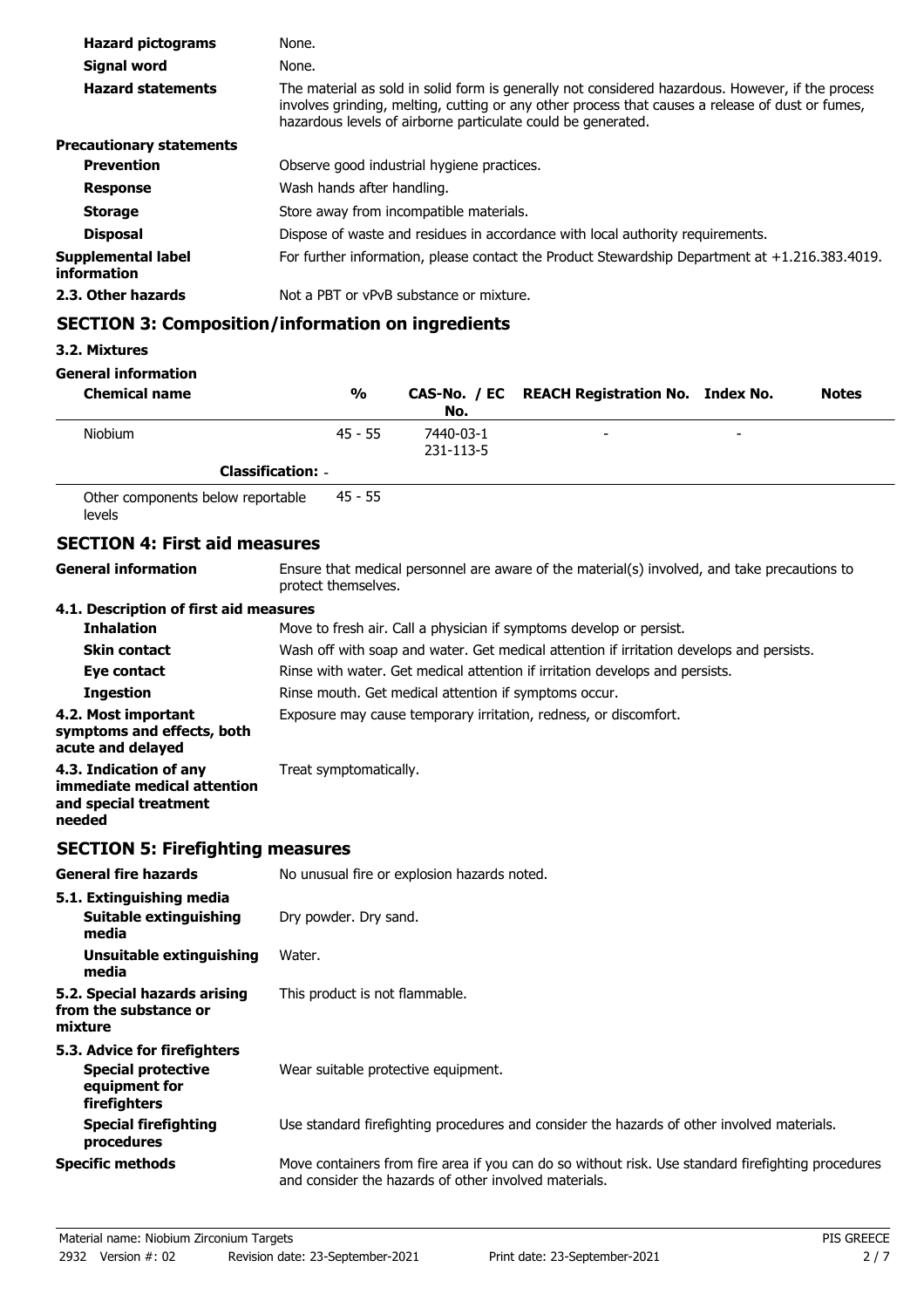# **SECTION 6: Accidental release measures**

|                                                              | 6.1. Personal precautions, protective equipment and emergency procedures                               |
|--------------------------------------------------------------|--------------------------------------------------------------------------------------------------------|
| For non-emergency<br>personnel                               | Keep unnecessary personnel away. For personal protection, see section 8 of the PIS.                    |
| For emergency<br>responders                                  | Keep unnecessary personnel away. Use personal protection recommended in Section 8 of the PIS.          |
| 6.2. Environmental<br>precautions                            | Avoid discharge into drains, water courses or onto the ground.                                         |
| 6.3. Methods and material for<br>containment and cleaning up | Stop the flow of material, if this is without risk. Following product recovery, flush area with water. |
| 6.4. Reference to other<br>sections                          | For personal protection, see section 8 of the PIS. For waste disposal, see section 13 of the PIS.      |
| CCCTION 7. Handling and stavega                              |                                                                                                        |

## **SECTION 7: Handling and storage**

| 7.1. Precautions for safe<br>handling                                          | Observe good industrial hygiene practices.                          |
|--------------------------------------------------------------------------------|---------------------------------------------------------------------|
| 7.2. Conditions for safe<br>storage, including any<br><i>incompatibilities</i> | Store away from incompatible materials (see Section 10 of the PIS). |
| 7.3. Specific end use(s)                                                       | Not available.                                                      |

# **SECTION 8: Exposure controls/personal protection**

## **8.1. Control parameters**

### **Occupational exposure limits**

| Greece. OELs (Decree No. 90/1999, as amended)<br><b>Components</b> | <b>Type</b>                                                                                                                                                                       | <b>Value</b>                                                                                                                                                                                                                                                                                      |
|--------------------------------------------------------------------|-----------------------------------------------------------------------------------------------------------------------------------------------------------------------------------|---------------------------------------------------------------------------------------------------------------------------------------------------------------------------------------------------------------------------------------------------------------------------------------------------|
| ZIRCONIUM POWDER, DRY<br>(NON PYROPHORIC) (CAS<br>7440-67-7)       | <b>STEL</b>                                                                                                                                                                       | $10$ mg/m $3$                                                                                                                                                                                                                                                                                     |
|                                                                    | <b>TWA</b>                                                                                                                                                                        | 5 mg/m $3$                                                                                                                                                                                                                                                                                        |
| <b>Biological limit values</b>                                     | No biological exposure limits noted for the ingredient(s).                                                                                                                        |                                                                                                                                                                                                                                                                                                   |
| <b>Recommended monitoring</b><br>procedures                        | Follow standard monitoring procedures.                                                                                                                                            |                                                                                                                                                                                                                                                                                                   |
| <b>Derived no effect levels</b><br>(DNELs)                         | Not available.                                                                                                                                                                    |                                                                                                                                                                                                                                                                                                   |
| <b>Predicted no effect</b><br>concentrations (PNECs)               | Not available.                                                                                                                                                                    |                                                                                                                                                                                                                                                                                                   |
| 8.2. Exposure controls                                             |                                                                                                                                                                                   |                                                                                                                                                                                                                                                                                                   |
| <b>Appropriate engineering</b><br>controls                         | established, maintain airborne levels to an acceptable level.                                                                                                                     | Good general ventilation should be used. Ventilation rates should be matched to conditions. If<br>applicable, use process enclosures, local exhaust ventilation, or other engineering controls to<br>maintain airborne levels below recommended exposure limits. If exposure limits have not been |
|                                                                    | Individual protection measures, such as personal protective equipment                                                                                                             |                                                                                                                                                                                                                                                                                                   |
| <b>General information</b>                                         | with the supplier of the personal protective equipment.                                                                                                                           | Personal protection equipment should be chosen according to the CEN standards and in discussion                                                                                                                                                                                                   |
| Eye/face protection                                                | Wear approved safety glasses, goggles, face shield and/or welder's helmet when risk of eye injury<br>is present, particularly during operations that generate dust, mist or fume. |                                                                                                                                                                                                                                                                                                   |
| <b>Skin protection</b>                                             |                                                                                                                                                                                   |                                                                                                                                                                                                                                                                                                   |
| - Hand protection                                                  | Wear gloves to prevent metal cuts and skin abrasions during handling.                                                                                                             |                                                                                                                                                                                                                                                                                                   |
| - Other                                                            | Wear suitable protective clothing.                                                                                                                                                |                                                                                                                                                                                                                                                                                                   |
| <b>Respiratory protection</b>                                      | In case of insufficient ventilation, wear suitable respiratory equipment.                                                                                                         |                                                                                                                                                                                                                                                                                                   |
| <b>Thermal hazards</b>                                             | Wear appropriate thermal protective clothing, when necessary.                                                                                                                     |                                                                                                                                                                                                                                                                                                   |
| <b>Hygiene measures</b>                                            | remove contaminants.                                                                                                                                                              | Always observe good personal hygiene measures, such as washing after handling the material and<br>before eating, drinking, and/or smoking. Routinely wash work clothing and protective equipment to                                                                                               |
| <b>Environmental exposure</b><br>controls                          | established, maintain airborne levels to an acceptable level.                                                                                                                     | Good general ventilation should be used. Ventilation rates should be matched to conditions. If<br>applicable, use process enclosures, local exhaust ventilation, or other engineering controls to<br>maintain airborne levels below recommended exposure limits. If exposure limits have not been |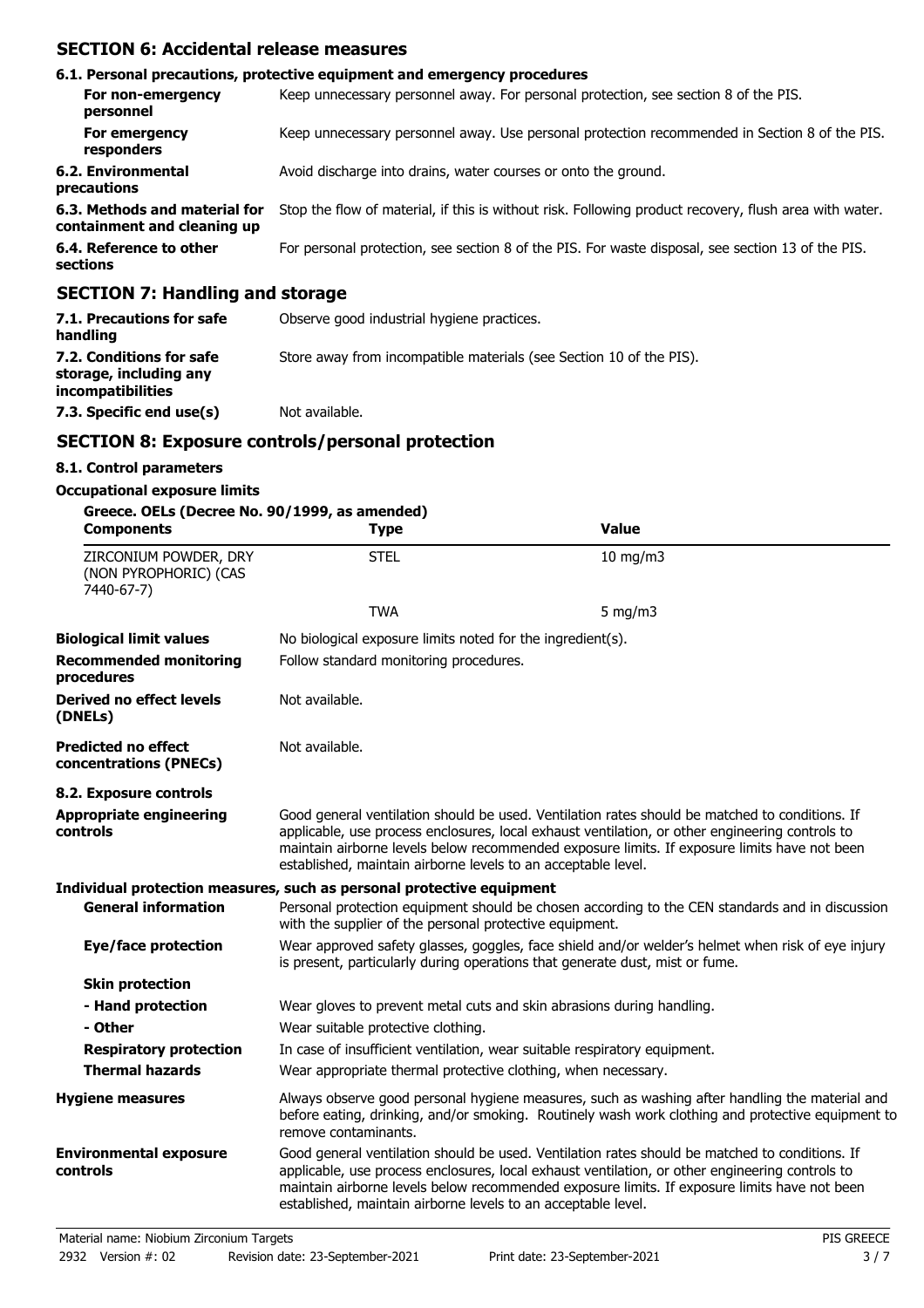# **SECTION 9: Physical and chemical properties**

# **9.1. Information on basic physical and chemical properties**

| <b>Appearance</b>                                    |                                                               |
|------------------------------------------------------|---------------------------------------------------------------|
| <b>Physical state</b>                                | Solid.                                                        |
| <b>Form</b>                                          | Solid.                                                        |
| <b>Colour</b>                                        | Grayish-white                                                 |
| Odour                                                | None.                                                         |
| <b>Odour threshold</b>                               | Not applicable.                                               |
| рH                                                   | Not applicable.                                               |
| <b>Melting point/freezing point</b>                  | 1857 °C (3374,6 °F) estimated / Not applicable.               |
| Initial boiling point and<br>boiling range           | Not applicable.                                               |
| <b>Flash point</b>                                   | Not applicable.                                               |
| <b>Evaporation rate</b>                              | Not applicable.                                               |
| <b>Flammability (solid, gas)</b>                     | None known.                                                   |
| <b>Upper/lower flammability or explosive limits</b>  |                                                               |
| <b>Flammability limit - lower</b><br>(%)             | Not applicable.                                               |
| <b>Flammability limit - lower</b><br>(%) temperature | Not applicable.                                               |
| <b>Flammability limit -</b><br>upper $(%)$           | Not applicable.                                               |
| <b>Flammability limit -</b><br>upper (%) temperature | Not applicable.                                               |
| <b>Explosive limit - lower (</b><br>%)               | Not applicable.                                               |
| <b>Explosive limit - lower (</b><br>%) temperature   | Not applicable.                                               |
| <b>Explosive limit - upper</b><br>(%)                | Not applicable.                                               |
| <b>Explosive limit - upper (</b><br>%) temperature   | Not applicable.                                               |
| Vapour pressure                                      | Not applicable.                                               |
| <b>Vapour density</b>                                | Not applicable.                                               |
| <b>Relative density</b>                              | Not applicable.                                               |
| Solubility(ies)                                      |                                                               |
| Solubility (water)                                   | Insoluble.                                                    |
| <b>Partition coefficient</b><br>(n-octanol/water)    | Not applicable.                                               |
| <b>Auto-ignition temperature</b>                     | Not applicable.                                               |
| <b>Decomposition temperature</b>                     | Not applicable.                                               |
| <b>Viscosity</b>                                     | Not applicable.                                               |
| <b>Explosive properties</b>                          | Not explosive.                                                |
| <b>Oxidising properties</b>                          | Not oxidising.                                                |
| 9.2. Other information<br><b>Density</b>             | Not applicable.                                               |
| <b>SECTION 10: Stability and reactivity</b>          |                                                               |
| 10.1 Reactivity                                      | The product is stable and non-reactive under normal condition |

| 10.1. Reactivity                            | The product is stable and non-reactive under normal conditions of use, storage and transport. |
|---------------------------------------------|-----------------------------------------------------------------------------------------------|
| 10.2. Chemical stability                    | Material is stable under normal conditions.                                                   |
| 10.3. Possibility of hazardous<br>reactions | No dangerous reaction known under conditions of normal use.                                   |
| 10.4. Conditions to avoid                   | Contact with incompatible materials.                                                          |
| 10.5. Incompatible materials                | Strong oxidising agents.                                                                      |
| 10.6. Hazardous<br>decomposition products   | No hazardous decomposition products are known.                                                |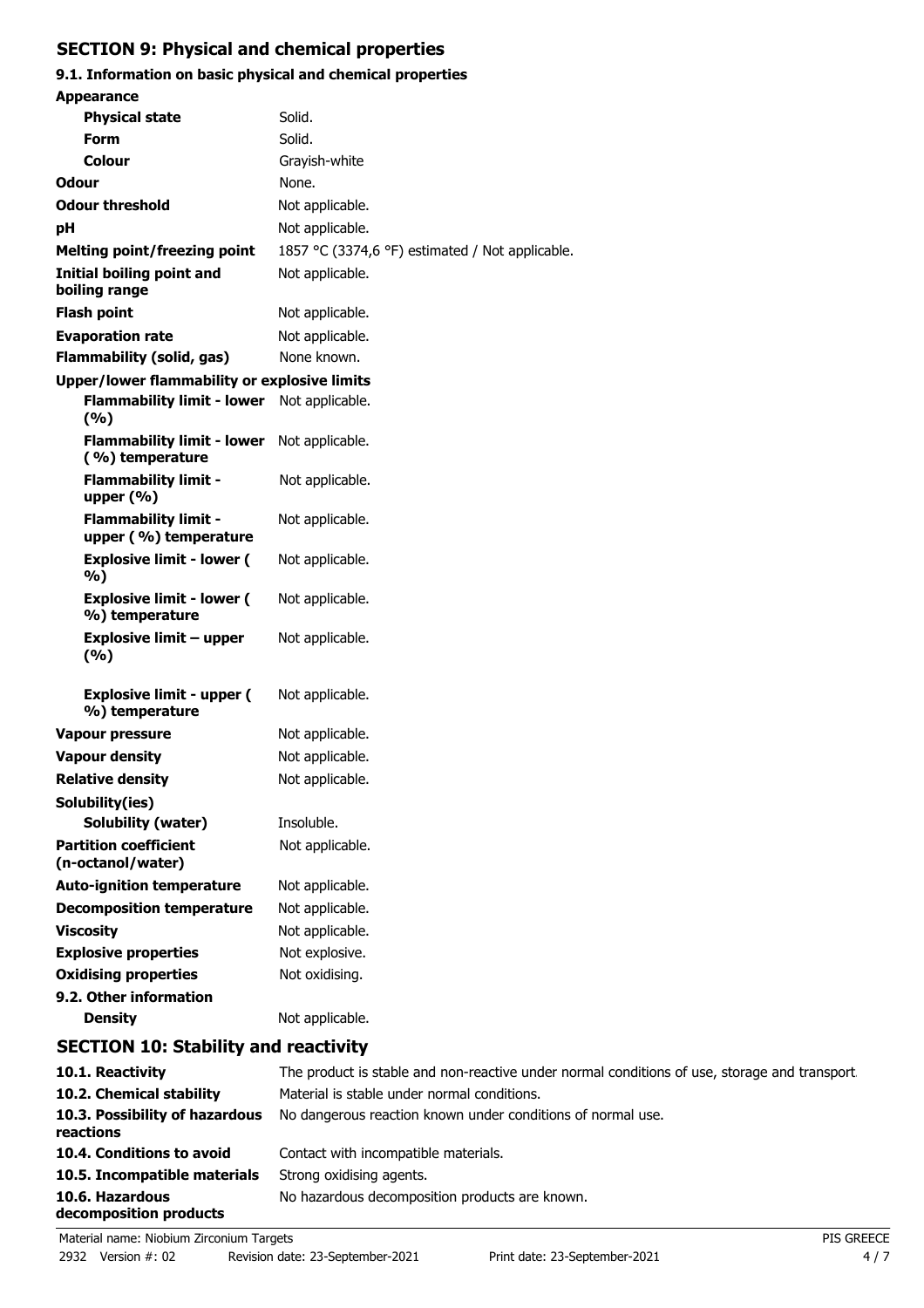# **SECTION 11: Toxicological information**

**General information CCCUPATION** Occupational exposure to the substance or mixture may cause adverse effects.

## **Information on likely routes of exposure**

| 11 1 Tefermetian an terisalasiaal affasta |                                                      |  |
|-------------------------------------------|------------------------------------------------------|--|
| Symptoms                                  | None known.                                          |  |
| <b>Ingestion</b>                          | Expected to be a low ingestion hazard.               |  |
| Eye contact                               | Not relevant, due to the form of the product.        |  |
| <b>Skin contact</b>                       | No adverse effects due to skin contact are expected. |  |
| <b>Inhalation</b>                         | No adverse effects due to inhalation are expected.   |  |

#### **11.1. Information on toxicological effects**

| <b>Acute toxicity</b>                                 | None known.                                 |
|-------------------------------------------------------|---------------------------------------------|
| <b>Skin corrosion/irritation</b>                      | Not likely, due to the form of the product. |
| Serious eye damage/eye<br>irritation                  | Not likely, due to the form of the product. |
| <b>Respiratory sensitisation</b>                      | Not a respiratory sensitizer.               |
| <b>Skin sensitisation</b>                             | Not a skin sensitiser.                      |
| Germ cell mutagenicity                                | Not classified.                             |
| Carcinogenicity                                       | Not classified.                             |
| <b>Reproductive toxicity</b>                          | Not classified.                             |
| Specific target organ toxicity<br>- single exposure   | Not classified.                             |
| Specific target organ toxicity<br>- repeated exposure | Not classified.                             |
| <b>Aspiration hazard</b>                              | Not an aspiration hazard.                   |
| Mixture versus substance<br>information               | No information available.                   |
| <b>Other information</b>                              | Not available.                              |

# **SECTION 12: Ecological information**

| 12.1. Toxicity                                            | The product is not classified as environmentally hazardous. However, this does not exclude the<br>possibility that large or frequent spills can have a harmful or damaging effect on the environment. |
|-----------------------------------------------------------|-------------------------------------------------------------------------------------------------------------------------------------------------------------------------------------------------------|
| 12.2. Persistence and<br>degradability                    | No data is available on the degradability of any ingredients in the mixture.                                                                                                                          |
| 12.3. Bioaccumulative<br>potential                        | No data available.                                                                                                                                                                                    |
| <b>Partition coefficient</b><br>n-octanol/water (log Kow) | Not available.                                                                                                                                                                                        |
| <b>Bioconcentration factor (BCF)</b>                      | Not available.                                                                                                                                                                                        |
| 12.4. Mobility in soil                                    | No data available.                                                                                                                                                                                    |
| 12.5. Results of PBT and<br><b>vPvB</b> assessment        | Not a PBT or vPvB substance or mixture.                                                                                                                                                               |
| 12.6. Other adverse effects                               | No other adverse environmental effects (e.g. ozone depletion, photochemical ozone creation<br>potential, endocrine disruption, global warming potential) are expected from this component.            |

# **SECTION 13: Disposal considerations**

## **13.1. Waste treatment methods**

| <b>Residual waste</b>                  | Dispose of in accordance with local regulations. Empty containers or liners may retain some product<br>residues. This material and its container must be disposed of in a safe manner (see: Disposal<br>instructions). |
|----------------------------------------|------------------------------------------------------------------------------------------------------------------------------------------------------------------------------------------------------------------------|
| <b>Contaminated packaging</b>          | Since emptied containers may retain product residue, follow label warnings even after container is<br>emptied. Empty containers should be taken to an approved waste handling site for recycling or<br>disposal.       |
| EU waste code                          | The Waste code should be assigned in discussion between the user, the producer and the waste<br>disposal company.                                                                                                      |
| <b>Disposal</b><br>methods/information | Collect and reclaim or dispose in sealed containers at licensed waste disposal site.                                                                                                                                   |
| <b>Special precautions</b>             | Dispose in accordance with all applicable regulations.                                                                                                                                                                 |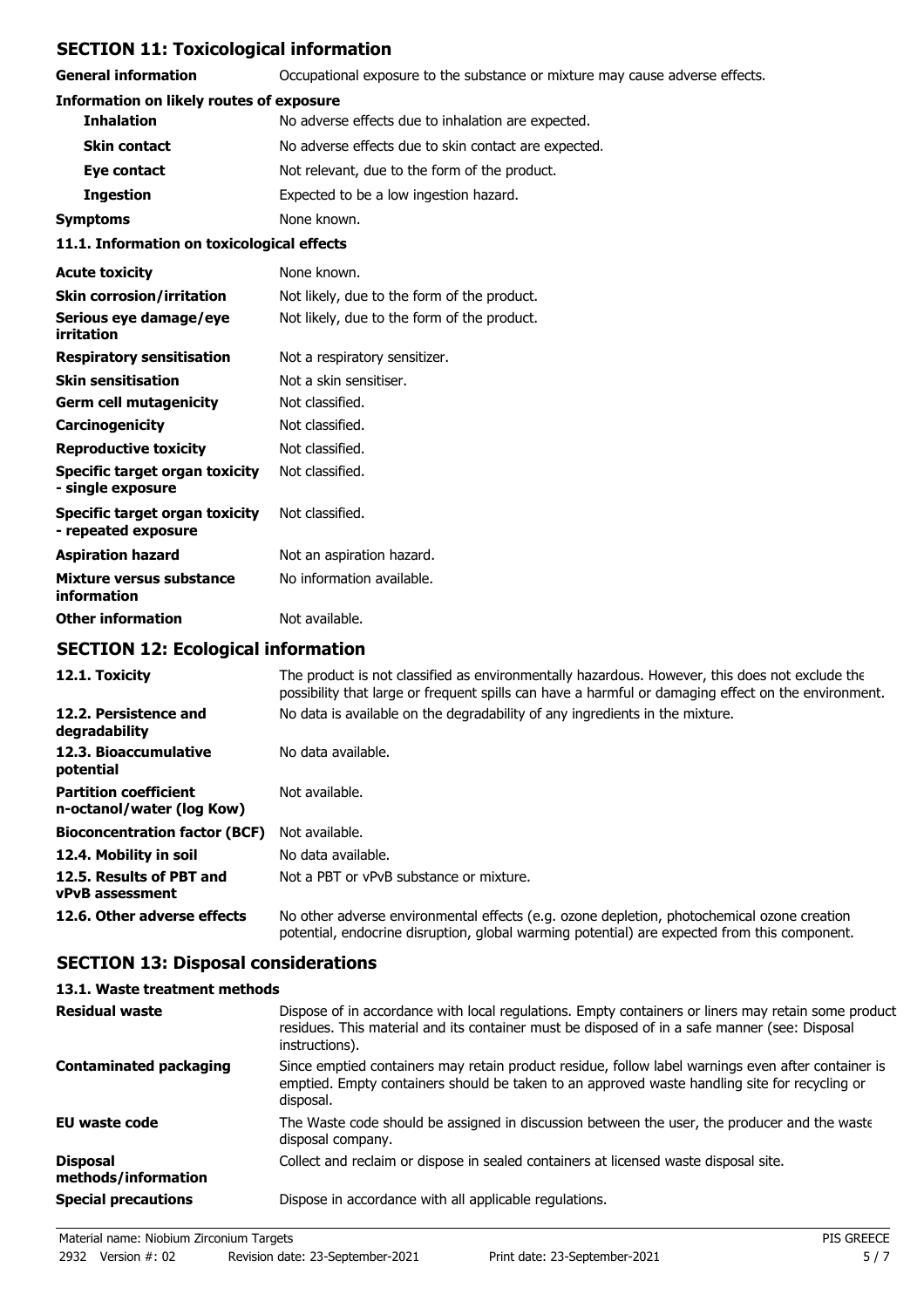# **SECTION 14: Transport information**

#### **ADR**

14.1. - 14.6.: Not regulated as dangerous goods. **RID**

14.1. - 14.6.: Not regulated as dangerous goods.

## **ADN**

14.1. - 14.6.: Not regulated as dangerous goods.

### **IATA**

14.1. - 14.6.: Not regulated as dangerous goods.

#### **IMDG**

14.1. - 14.6.: Not regulated as dangerous goods.

## **SECTION 15: Regulatory information**

**15.1. Safety, health and environmental regulations/legislation specific for the substance or mixture**

### **EU regulations**

**Regulation (EC) No. 1005/2009 on substances that deplete the ozone layer, Annex I and II, as amended** Not listed.

## **Regulation (EU) 2019/1021 On persistent organic pollutants (recast), as amended**

Not listed.

**Regulation (EU) No. 649/2012 concerning the export and import of dangerous chemicals, Annex I, Part 1 as amended**

Not listed.

**Regulation (EU) No. 649/2012 concerning the export and import of dangerous chemicals, Annex I, Part 2 as amended**

Not listed.

**Regulation (EU) No. 649/2012 concerning the export and import of dangerous chemicals, Annex I, Part 3 as amended**

Not listed.

**Regulation (EU) No. 649/2012 concerning the export and import of dangerous chemicals, Annex V as amended** Not listed.

**Regulation (EC) No. 166/2006 Annex II Pollutant Release and Transfer Registry, as amended** Not listed.

**Regulation (EC) No. 1907/2006, REACH Article 59(10) Candidate List as currently published by ECHA** Not listed.

### **Authorisations**

**Regulation (EC) No. 1907/2006, REACH Annex XIV Substances subject to authorization, as amended** Not listed.

### **Restrictions on use**

**Regulation (EC) No. 1907/2006, REACH Annex XVII Substances subject to restriction on marketing and use as amended**

Not listed.

**Directive 2004/37/EC: on the protection of workers from the risks related to exposure to carcinogens and mutagens at work, as amended.**

Not listed.

### **Other EU regulations**

**Directive 2012/18/EU on major accident hazards involving dangerous substances, as amended**

Not listed.

| <b>Other regulations</b>            | The product is classified and labelled in accordance with Regulation (EC) 1272/2008 (CLP<br>Regulation) as amended. |
|-------------------------------------|---------------------------------------------------------------------------------------------------------------------|
| <b>National regulations</b>         | Follow national regulation for work with chemical agents in accordance with Directive 98/24/EC, as<br>amended.      |
| 15.2. Chemical safety<br>assessment | No Chemical Safety Assessment has been carried out.                                                                 |

## **SECTION 16: Other information**

| <b>List of abbreviations</b> | Not available. |
|------------------------------|----------------|
| <b>References</b>            | Not available. |